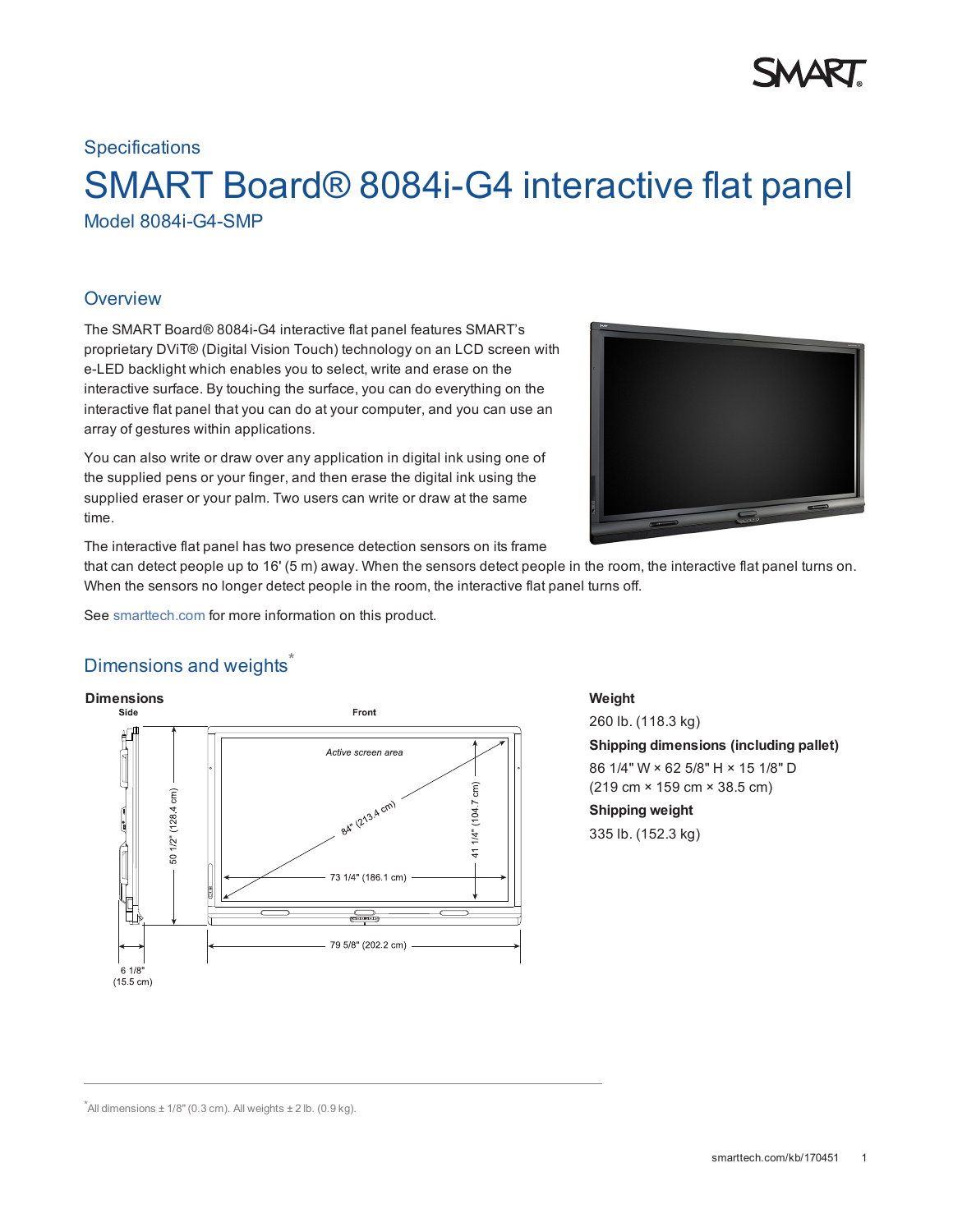#### **S P E C I F I C A T I O N S**

SMART Board 8084i-G4 interactive flat panel – Model 8084i-G4-SMP

#### **Hardware**

### **Display**

| Aspect ratio                    | $16 \times 9$                                                                                                                                                                                                          |                                                                                                                                                                                                                            |
|---------------------------------|------------------------------------------------------------------------------------------------------------------------------------------------------------------------------------------------------------------------|----------------------------------------------------------------------------------------------------------------------------------------------------------------------------------------------------------------------------|
| Optimal resolution              | 3840 × 2160 at 30 Hz                                                                                                                                                                                                   |                                                                                                                                                                                                                            |
| Horizontal frequency            | 244–280 kHz (analog and digital)                                                                                                                                                                                       |                                                                                                                                                                                                                            |
| Vertical frequency              | 24-120 Hz                                                                                                                                                                                                              |                                                                                                                                                                                                                            |
| Contrast ratio (typical)        | 1600:1                                                                                                                                                                                                                 |                                                                                                                                                                                                                            |
| Brightness (typical)            | 250-300 cd/m <sup>2</sup>                                                                                                                                                                                              |                                                                                                                                                                                                                            |
| Pixel pitch                     | $0.48$ mm                                                                                                                                                                                                              |                                                                                                                                                                                                                            |
| Audio                           | Two 10 W integrated front firing speakers                                                                                                                                                                              |                                                                                                                                                                                                                            |
| <b>Noise level</b>              | 35 dBA                                                                                                                                                                                                                 |                                                                                                                                                                                                                            |
| Included cables and<br>hardware | 8' (2.4 m) country-specific power cable<br>4' 3" (1.3 m) USB cable<br>16' 5" (5 m) USB extender<br>20' 8" (6.3 m) HDMI cable<br>Infrared remote control (batteries included)<br>Pens and eraser<br>Spare nibs for pens | I/O extension module for external PCs<br>(SBID-G4-XTM)<br>CAT 5 USB extender<br>SMART GoWire™ auto-launch cable with<br>SMART Meeting Pro™ PE (Personal Edition)<br>software (see smarttech.com/kb/151506)<br>M8 eye bolts |
| <b>Mounting holes</b>           | For a standard VESA® 600 mm × 400 mm mounting plate<br>18 7/8" (47.9 cm) from the bottom of the interactive flat panel                                                                                                 |                                                                                                                                                                                                                            |
| <b>Mounting bracket depth</b>   | clear the wall                                                                                                                                                                                                         | Minimum depth of 1 5/8" (4.2 cm) for all components on the back of the interactive flat panel to                                                                                                                           |
| Connectors                      |                                                                                                                                                                                                                        |                                                                                                                                                                                                                            |

| Top panel          | 19V DC Molex® Micro-Fit 2-pin connector<br>Stereo 3.5 mm out<br>USB 3.0 Type-A |
|--------------------|--------------------------------------------------------------------------------|
| Left panel         | 19V DC Molex Micro-Fit 2-pin connector<br>Stereo 3.5 mm out<br>USB 2.0 Type-A  |
| <b>Right panel</b> | 19V DC Molex Micro-Fit 2-pin connector<br>Stereo 3.5 mm out                    |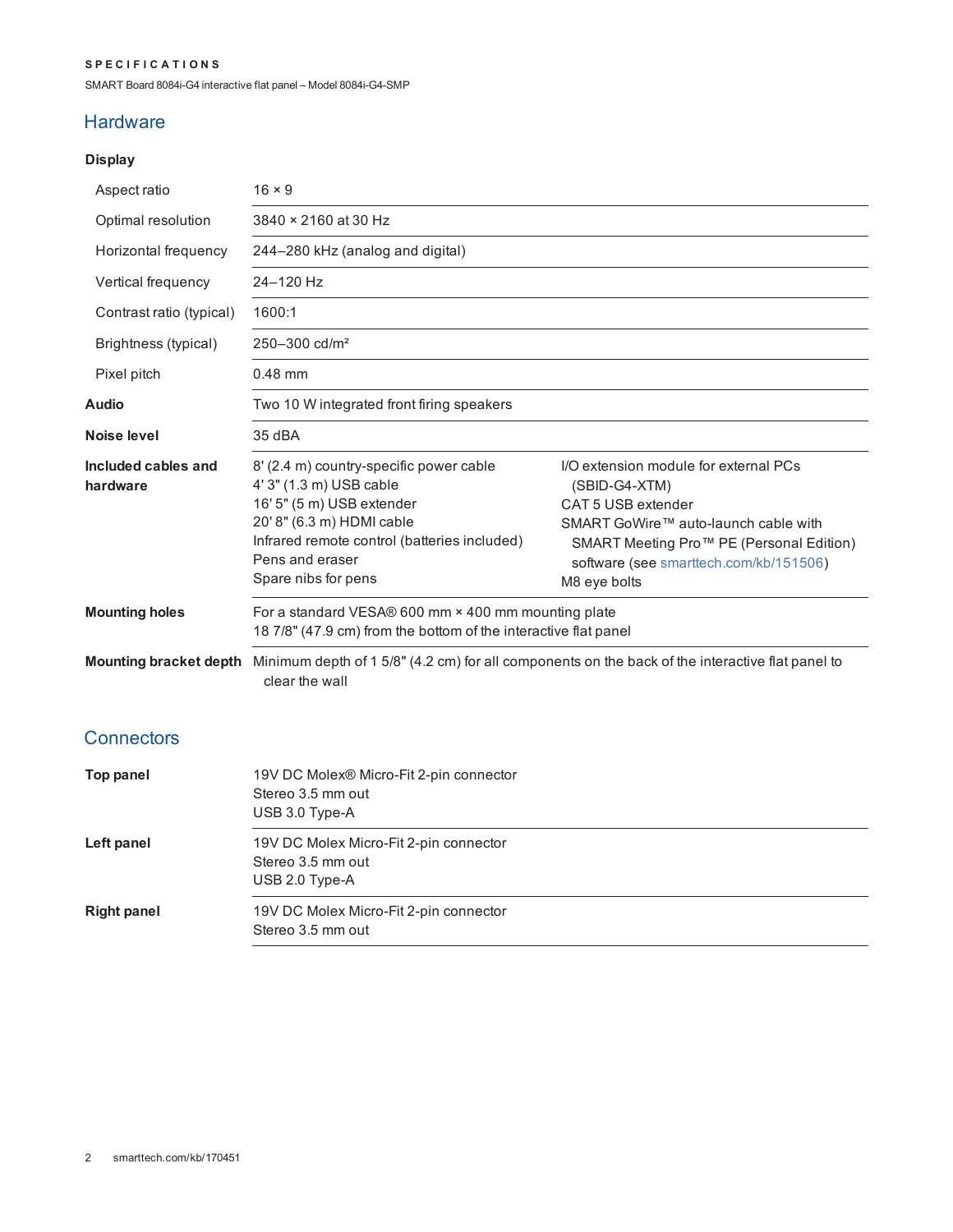| <b>Back</b>                 | AC power inlet            | VGA in                                           |
|-----------------------------|---------------------------|--------------------------------------------------|
|                             | USB 2.0 Type-A            | Component video in (Y, Pb, Pr)                   |
|                             | USB 2.0 Type-B $(x2)$     | Composite video in                               |
|                             | RS-232 in                 | Stereo 3.5 mm in                                 |
|                             | RS-232 out/pass-through   | Stereo 3.5 mm out                                |
|                             | DisplayPort in            | Dual RCA audio in $(x2)$                         |
|                             | HDMI in $(x2)$            | Speaker wire connector, $8 \Omega$ of resistance |
|                             | DVI-D in                  |                                                  |
|                             | DVI-D out                 |                                                  |
| <b>I/O extension module</b> | HDMI in<br>USB 2.0 Type-B |                                                  |

## Installation requirements

| <b>Installation</b> | See the SMART Board 8000i-G4 interactive flat panel setup and maintenance quide<br>(smarttech.com/kb/170446) |  |
|---------------------|--------------------------------------------------------------------------------------------------------------|--|
| Computer            | See smarttech.com/SMARTMeetingProReleaseNotes                                                                |  |

## Storage and operating requirements

| <b>Power requirements</b>         | 100V to 240V AC, 50 Hz to 60 Hz             |  |
|-----------------------------------|---------------------------------------------|--|
| Power consumption at 77°F (25°C)  |                                             |  |
| Normal Standby mode               | 120 W                                       |  |
| Normal operating                  | 370 W                                       |  |
| Maximum operating<br>(Vivid mode) | 530 W                                       |  |
| <b>Operating temperature</b>      | 41°F to 95°F (5°C to 35°C)                  |  |
| <b>Storage temperature</b>        | -4°F to 140°F (-20°C to 60°C)               |  |
| <b>Humidity</b>                   | 5% to 80% relative humidity, non-condensing |  |

## Certification and compliance

**Regulatory certification** UL (U.S. and Canada), FCC, IC, C-Tick, NOM, CU, CB, PSE, VCCI, KC, CCC, PSB and BIS

#### **Environmental compliance**

| China          | EIP                                                   |
|----------------|-------------------------------------------------------|
| European Union | REACH, RoHS, WEEE, Battery, Packaging and ErP Standby |
| U.S.           | Packaging and Conflict Minerals                       |